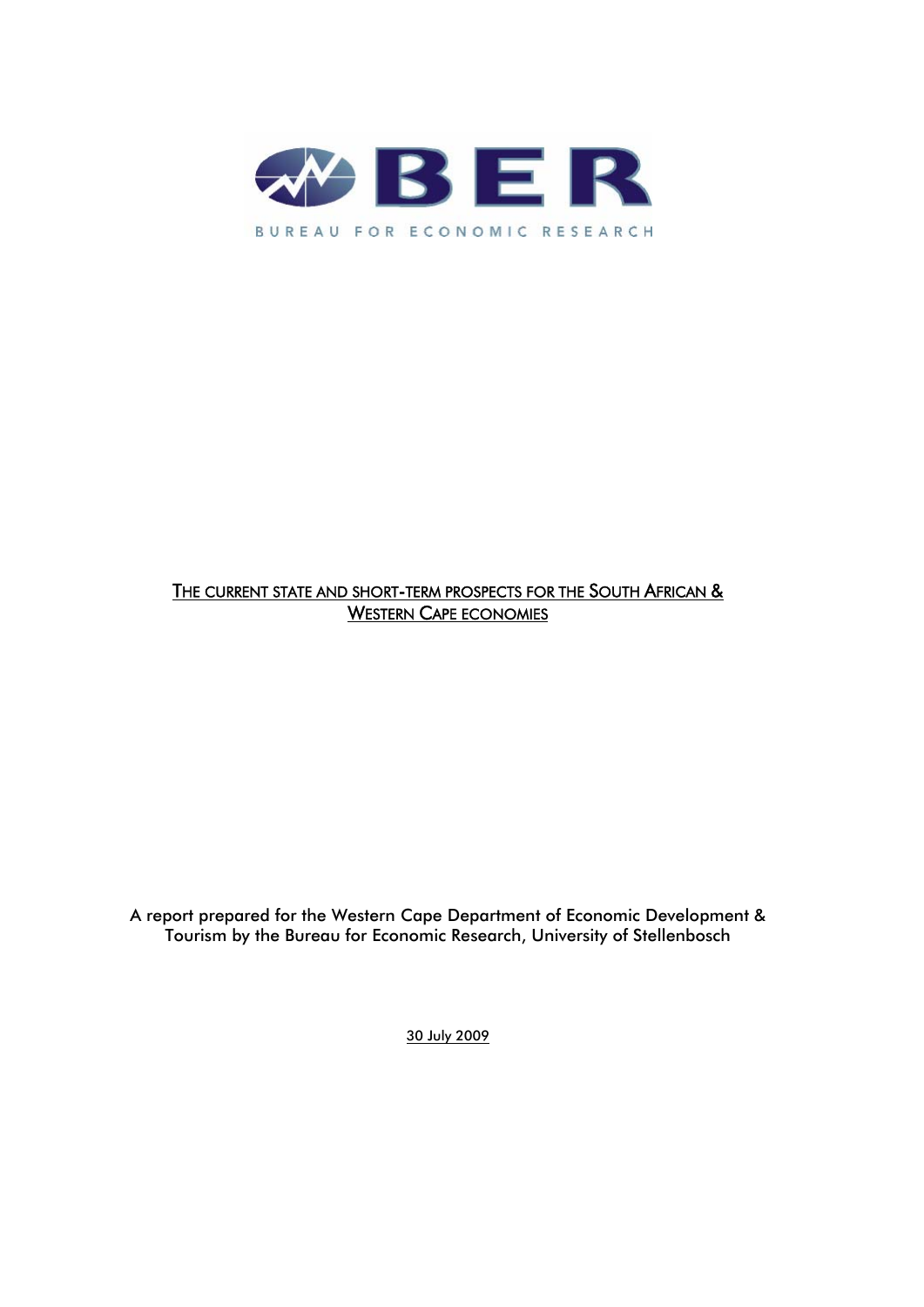## **CONTENTS**

#### T[he current state and short-term prospects for the South African and Western Ca](#page-2-0)pe economies

## **[LISTOFFIGURES](#page-7-0)**

# **LIST OF TABLES**

## **ABBREVIATIONS**

ACSA: Airports Company South Africa CPI: Consumer Price Index CRB: Commodity Research Bureau GDP: Gross Domestic Product GDPR: Gross Domestic Product Regional IMF: International Monetary Fund MPC: Monetary Policy Committee PMI: Purchasing Managers Index RMB: Rand Merchant Bank SA: South Africa SARB: South African Reserve Bank Stats SA: Statistics South Africa WC: Western Cape FNB: First National Bank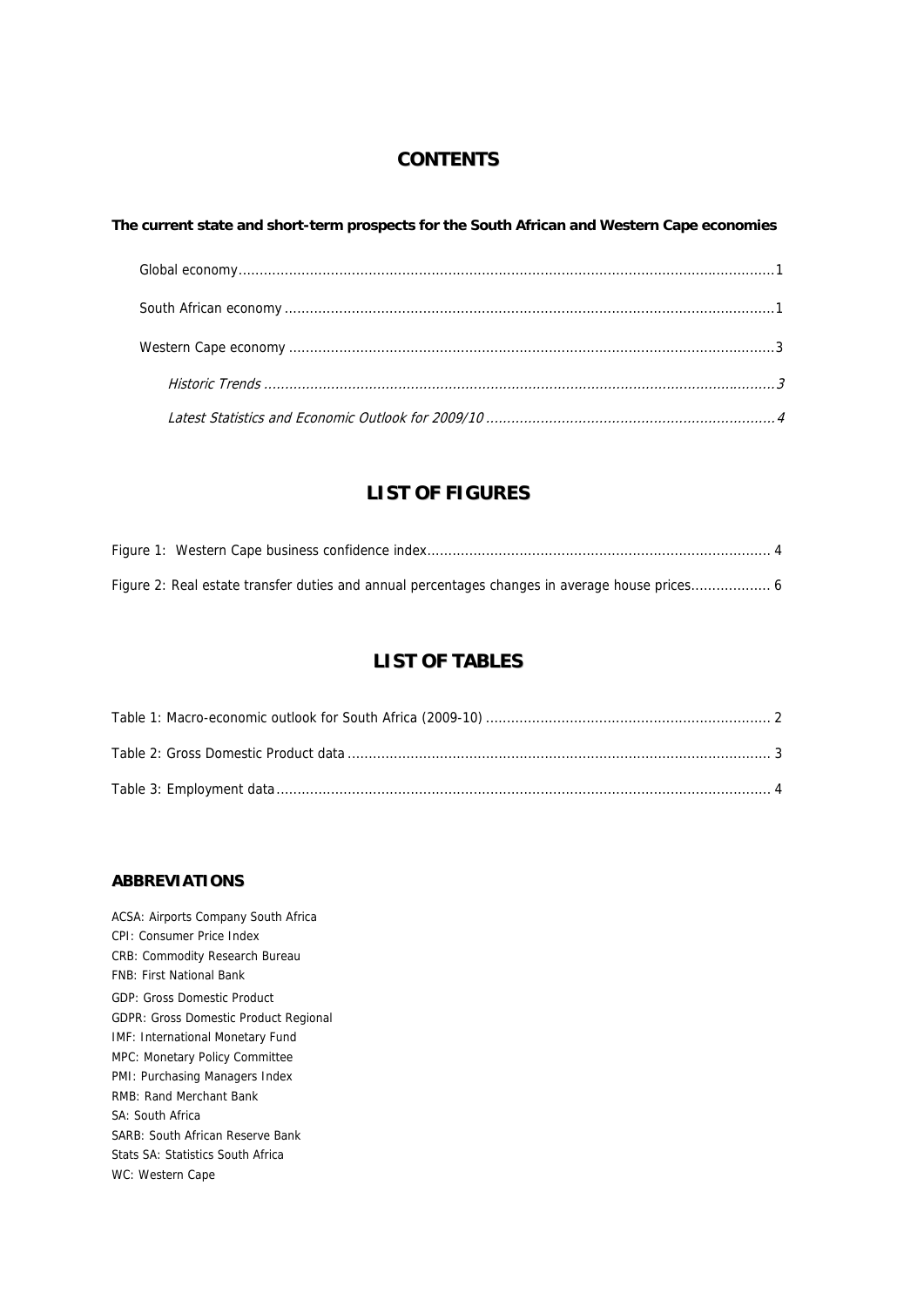## <span id="page-2-0"></span>**The current state and short-term prospects for the South African and Western Cape economies**

#### **Global economy**

- After global economic output plunged by more than 7% (annualized) during 2008Q4 and the first quarter of 2009, the second quarter provided the first signs that the world economy is stabilizing. Global asset prices recovered strongly from the sharp losses experienced since September 2008. Furthermore, real economic indicators such as the global PMI (an indicator that measures the health of the manufacturing sector) showed that the pace of contraction is moderating, albeit still not back in positive territory. This spurred a return of investor appetite for risk as optimism rose that the worst of the global recession may have passed – perhaps best illustrated by the almost 32% surge in the Morgan Stanley emerging stock market index and a 10.5% gain in the CRB commodity index (a measure that tracks futures prices of 19 commodities) during 2009Q2.
- While there is little doubt that the financial markets seem to be discounting a robust global economic revival in the second half of 2009 as the dramatic inventory destocking comes to an end and the unprecedented fiscal and monetary stimulus kicks in, a question mark remains about how sustainable for a subdued, or patchy, return to growth, with output remaining below potential over the short- to medium term. Such a scenario would imply that commodity prices are unlikely to increase dramatically and that global inflation should not be a concern for the next 12 to 18 months (at this stage, deflation is a bigger threat). In a July update to its April World Economic Outlook, the IMF marginally downgraded its 2009 world growth forecast to -1.4% (from -1.3%), but upwardly revised the 2010 view to growth of (and strong) any return to positive growth will be. Consensus seems to be that the world economy is in 2.5% from 1.9% expected in April.

#### **South African economy**

- SA felt the full brunt of the global recession during 2009Q1 with the economy c ontracting by a surprisingly large 6.4% q-o-q (saar<sup>1</sup>). The impact of the weak external demand on the domestic economy was highlighted by the 55.1% q-o-q (saar) export plunge in Q1, which com bined with weak domestic household consumption were the main drivers of the sharp growth contraction .
- The rand benefited handsomely from the improved global economic outlook and reduced risk aversion during Q2 as investors took money out of, for example, low yielding US treasuries and invested it in countries such as SA where a higher return can be found. However, given the BER's view of a muted global revival, intermittent bouts of increased risk aversion should be expected for the next 12 to 18 months. This is set to result in a weakening bias for the rand, but volatility is expected to remain high – yielding periods of currency strength within a broader weaker trend. Against this background, the rand is projected to average R8.30/\$ during 2009Q4, weakening to an average of R8.80/\$ in the final quarter of 2010. Assuming a fairly steady euro against the US dollar, the rand is expected to average R11.87 and R12.36 versus the euro in 2009Q4 and 2010Q4 respectively.

-

 $1$  Expressed at a seasonally adjusted and annualized rate.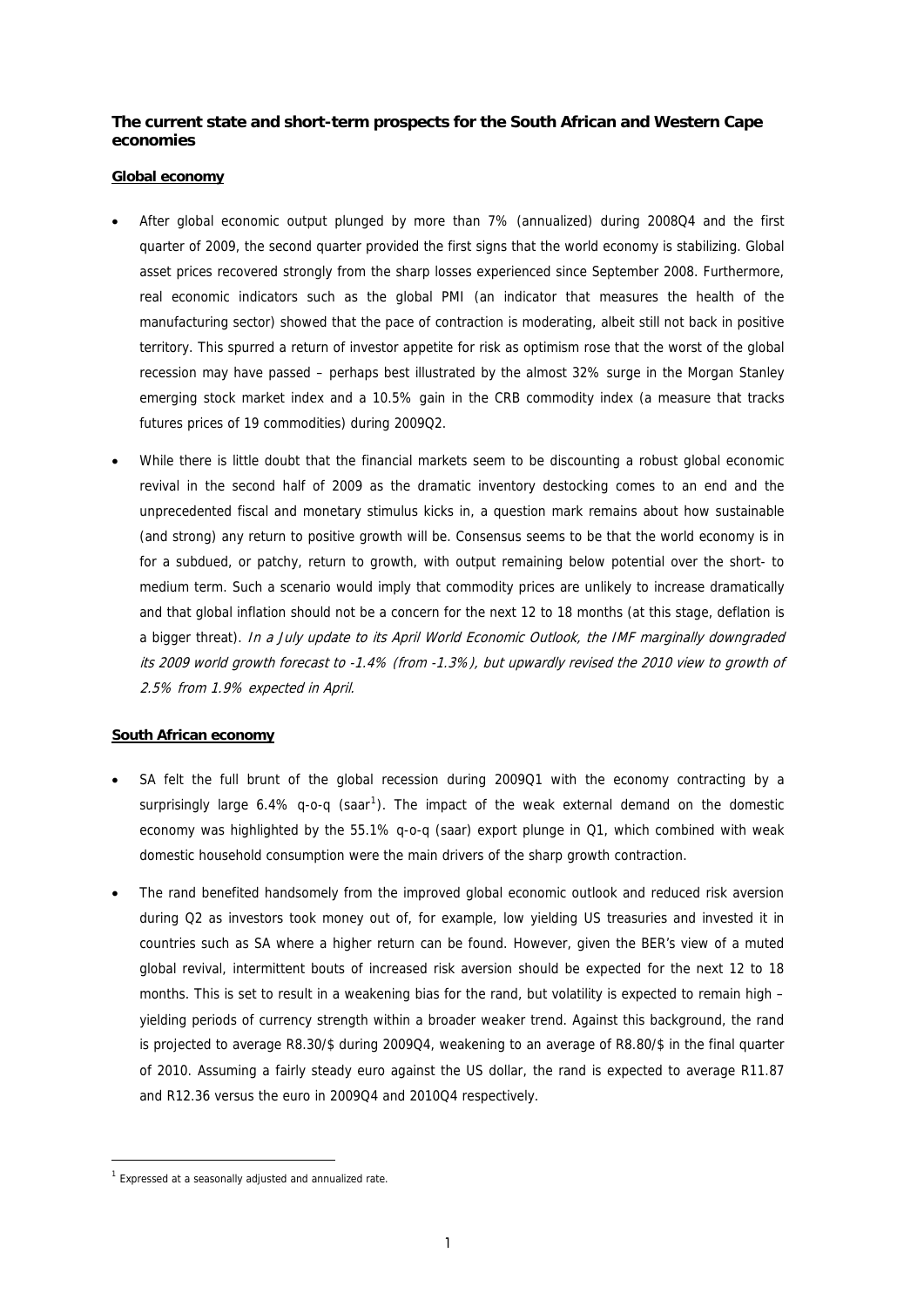- CPI inflation moderated to 8% y-o-y in May, 5.7 percentage points below the recent high of 13.7% reached in August 2008. While services inflation – a key driver of underlying inflation – is expected to remain at an elevated level, the BER projects a continued moderation in headline inflation as consumer food prices catch up to the sharp easing of agricultural and manufactured food prices. The sustained strength of the rand exchange rate and recent fall in the oil price back towards \$60/bbl, if sustained, also bodes well for domestic fuel prices. The BER's forecast suggests that CPI inflation w ill remain above 6% through February 2010 with a sustained fall below 6% only forecast from 2010Q2. CPI inflation is expected to average 7.4% during 2009 before easing to an average of 5.8% in 2010. The 2009 forecast makes provision for Eskom's recently announced 31% electricity tariff hike.
- After reducing the repo rate by a cumulative 450bps between December 2008 and May 2009, the MPC as a pause in the rate cycle in order to give the MPC an opportunity to gauge the impact of the rate cuts (which work with a lag) already implemented. An alternative interpretation is that we have reached the end of the monetary easing cycle, i.e. the repo rate will remain unchanged at 7.5% for the decided to keep the policy rate unchanged at 7.5% in June. The June rate decision can be interpreted foreseeable future. At this stage the BER favours the latter scenario.
- The RMB/BER Business Confidence Index declined to 27 index points during 2009Q2 (down only one index point from the first quarter's 26). The decline in business confidence levels is surprisingly small in view of the poor actual business conditions and points to perceptions that the economy is approaching the lower turning point of the present cycle.
- From the production side of the economy, the data already available (April and May) indicate that another GDP contraction is on the cards for Q2. A return to (mild) positive GDP growth is expected from 03, but the economy is forecast to contract by 2% during 2009 with fairly muted growth of 2.7% projected for 2010 (see Table 1 for a summary of the BER's latest SA economic forecast).

|                                            | Average |       |         |       |  |
|--------------------------------------------|---------|-------|---------|-------|--|
|                                            | 2004-08 | 2008  | 2009F   | 2010F |  |
| <b>Expenditure on GDP</b> (real % change): |         |       |         |       |  |
| Household consumption                      | 6.1     | 2.3   | $-1.7$  | 2.9   |  |
| Fixed investment                           | 11.6    | 10.2  | $-1.1$  | 2.6   |  |
| Gross domestic expenditure (GDE)           | 6.4     | 3.1   | $-0.5$  | 3.8   |  |
| Exports                                    | 5.2     | 1.7   | $-18.4$ | 7.9   |  |
| <b>Gross Domestic Product (GDP)</b>        | 4.7     | 3.1   | $-2.0$  | 2.7   |  |
| Non-agric formal sector employment         | 2.1     | 1.8   | $-2.8$  | 1.5   |  |
| Inflation, interest & exchange rates       |         |       |         |       |  |
| Consumer inflation*                        | 6.1%    | 11.3% | 7.4%    | 5.8%  |  |
| PPI inflation                              | 7.3%    | 14.3% | 1.4%    | 6.5%  |  |
| Prime overdraft interest rate (eop)        | 12.3%   | 15.4% | 11.0%   | 11.0% |  |
| R/\$ exchange rate                         | 6.98    | 8.26  | 8.66    | 8.65  |  |
| R/euro exchange rate                       | 9.23    | 12.06 | 11.91   | 12.11 |  |

**Table 1: Macro-economic outlook for South Africa (2009-10)** 

\* Targeted measure of consumer inflation: CPIX until 2008 and new redefined headline CPI from 2009

**Source**: Bureau for Economic Research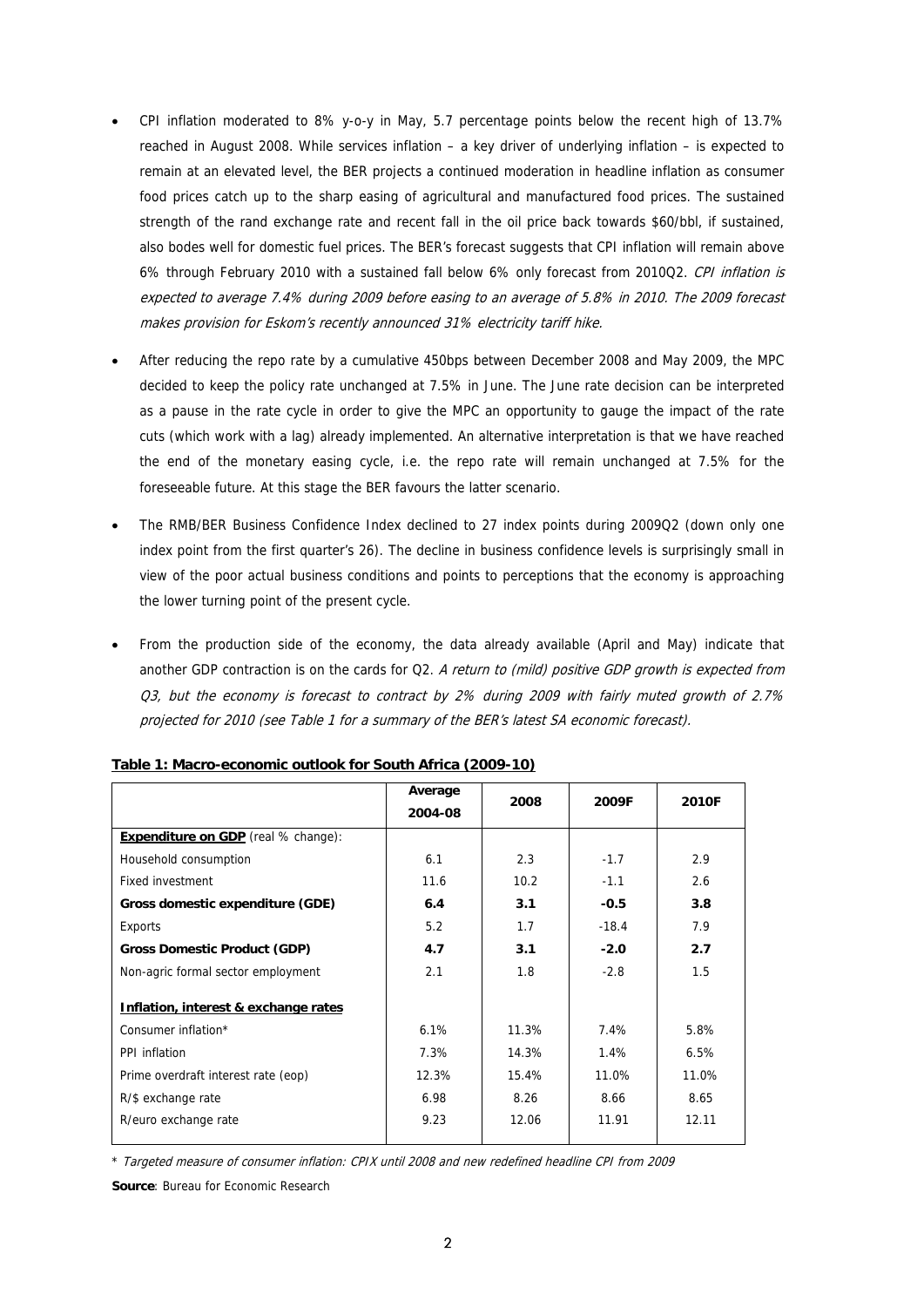#### **Western Cape economy**

#### Historic Trends

• The latest real GDPR growth statistics, as released by Stats SA, indicated that economic growth in the Western Cape remained high and stable at 5.8% during 2007 (SA GDP growth averaged 5.1% in 2007 and the regional economy also expande d at a rate of 5.8% in both 2005 and 2006). According to current estimates by Quantec Research, growth came in at around 4% during 2008; i.e. again slightly higher than the national GDP growth rate of 3.1%.

| <b>Industry</b>                                           | Contribution               |           | 2007 Growth figures   |           | 2008 Growth figures   |        |
|-----------------------------------------------------------|----------------------------|-----------|-----------------------|-----------|-----------------------|--------|
| Based on GDP figures at basic prices (constant 2000 Rand) | percentage (based on 2007) |           | year-on-year % change |           | year-on-year % change |        |
|                                                           | <b>SA</b>                  | <b>WC</b> | SA                    | <b>WC</b> | <b>SA</b>             | WC*    |
| Agriculture, forestry and fishing                         | 2.5                        | 4.0       | 2.9                   | 3.1       | 18.8                  | 12.4   |
| Mining and quarrying                                      | 6.1                        | 0.2       | 0.0                   | $-0.3$    | $-6.5$                | 2.9    |
| Manufacturing                                             | 17.8                       | 17.6      | 4.5                   | 4.7       | 1.2                   | 0.9    |
| Electricity, gas and water                                | 2.3                        | 1.6       | 3.0                   | 2.8       | $-1.2$                | $-2.0$ |
| Construction                                              | 3.7                        | 5.0       | 17.1                  | 17.2      | 13.9                  | 14.9   |
| Wholesale & retail trade; catering and accommodation      | 15.5                       | 16.8      | 5.2                   | 5.3       | 0.5                   | 0.7    |
| Transport, storage and communication                      | 10.9                       | 11.0      | 5.6                   | 5.9       | 4.0                   | 4.1    |
| Finance, insurance, real estate and business services     | 21.6                       | 30.1      | 6.8                   | 6.6       | 5.0                   | 5.6    |
| Personal services and other                               | 5.9                        | 4.6       | 4.0                   | 3.8       | 4.1                   | 4.0    |
| General government services                               | 13.7                       | 9.1       | 3.7                   | 3.7       | 3.9                   | 3.1    |
| All industries at basic prices                            | 100                        | 100       | 5.1                   | 5.8       | 3.2                   | 4.1    |

#### **Table 2: Gross Domestic Product data**

\*estimates by Quantec Research

**Source:** Stats SA; Quantec Research

- The performance of the Western Cape economy is driven by growth in the services (excluding government) sector, with particularly the finance, insurance, real estate and busines s services sector recording stron g growth of 6.6% during 2007. This category is estimated to have grown by 5.6% during 2008. Furthermore, another force behind the 2007 Western Cape real GDPR growth rate was the construction sector, which expanded by 17.2% per annum after registering 14.1% in 2006. Nationally, construction grew at a real rate of 17.1% in 2007. In 2008, the Western Cape construction industry is likely to once again outperform the national average with an estimated expansion of 14.9%, compared to 13.9% for SA.
- While real growth in output was consistently higher than the national, total (formal and informal) employment growth in the Western Cape came in notably lower between 2005 and 2007: the average growth in total employment was 1.4%, compared to a national growth rate of 2.0% (Quantec Research). With the exception of the community, social and personal services sector, employment growth in all sectors was less rapid (than for the national) over this period. However, particularly the following trends biased the Western Cape employment performance downwards: the trade & tourism (wholesale & retail, catering & accommodation) and the construction industries underperformed in terms of employment growth compared to the national. Furthermore, retrenchments in the manufacturing as well as agriculture, forestry and fishing sectors (relatively large employers in the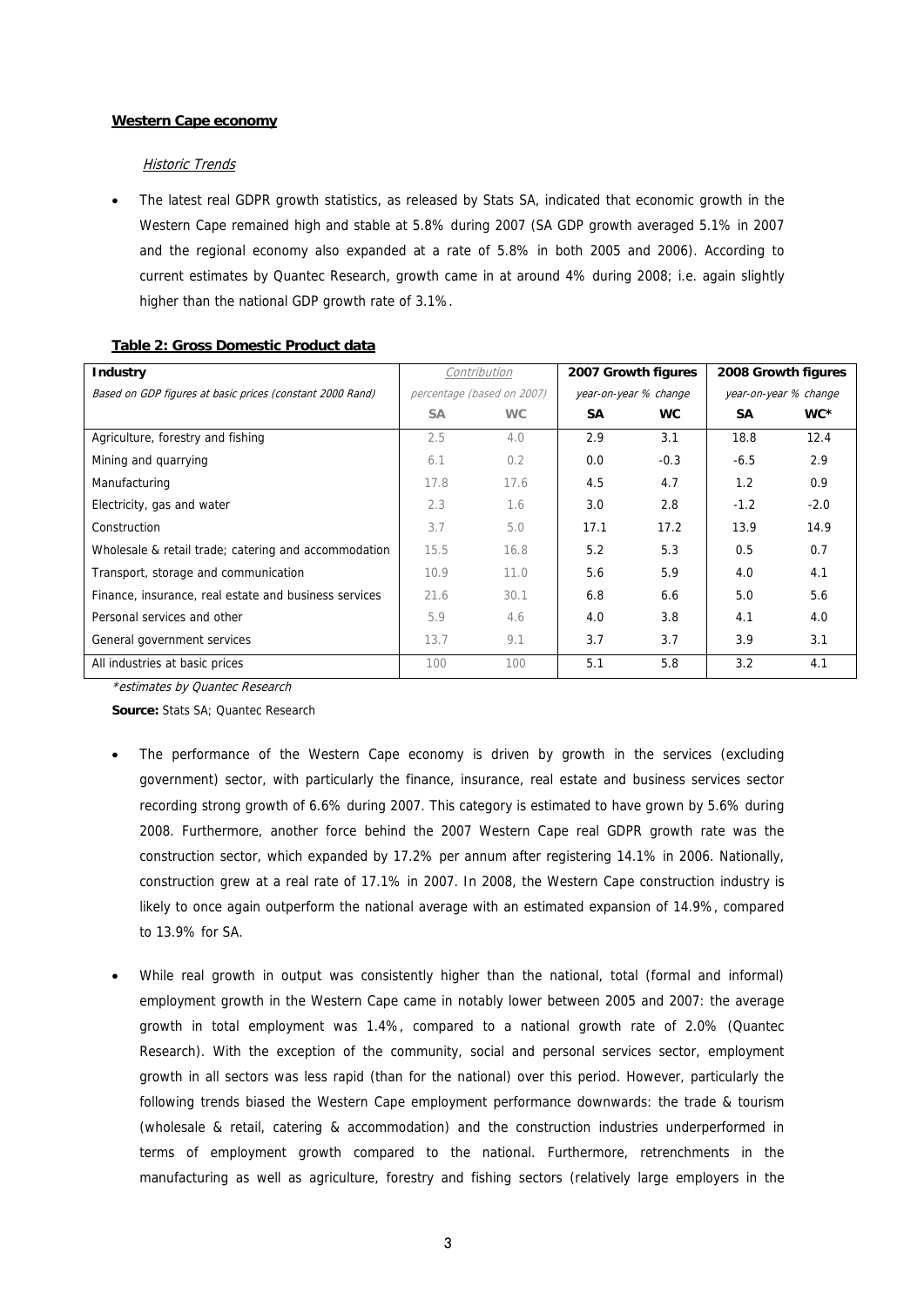<span id="page-5-0"></span>region) occurred at a faster pace than at the national level. Notwithstandin g, the regional unemployment rate has remain ed firmly beneath the SA average over this period (as documented by Stats SA in the Labour Force Surveys).

## **Table 3: Employment data**

|                                                       | Contribution    |           | 2005-07                |           |  |
|-------------------------------------------------------|-----------------|-----------|------------------------|-----------|--|
|                                                       | percentage      |           | Average growth figures |           |  |
|                                                       | (based on 2007) |           | year-on-year % change  |           |  |
|                                                       | <b>SA</b>       | <b>WC</b> | SA                     | <b>WC</b> |  |
| Formal employment                                     | 80.8            | 78.2      | 1.7                    | 1.2       |  |
| Agriculture, forestry and fishing                     | 6.2             | 9.4       | $-2.2$                 | $-2.8$    |  |
| Mining and quarrying                                  | 4.0             | 0.3       | 4.0                    | 3.2       |  |
| Manufacturing                                         | 10.7            | 11.0      | 0.0                    | $-1.3$    |  |
| Electricity, gas and water                            | 0.3             | 0.3       | 3.3                    | 3.1       |  |
| Construction                                          | 3.8             | 5.1       | 5.5                    | 3.8       |  |
| Wholesale & retail trade; catering and accommodation  | 14.1            | 13.6      | 3.6                    | 2.5       |  |
| Transport, storage and communication                  | 2.9             | 2.7       | 2.3                    | 1.4       |  |
| Finance, insurance, real estate and business services | 14.7            | 14.9      | $2.2^{\circ}$          | 2.0       |  |
| Community, social and other personal services         | 24.1            | 20.9      | 1.3                    | 2.6       |  |
| Informal employment                                   | 19.2            | 21.8      | 3.4                    | 2.2       |  |
| Total (formal and informal) employment                | 100             | 100       | 2.0                    | 1.4       |  |

**Source:** Quantec Research

#### Latest Statistics and Economic Outlook for 2009/10 L

• Regional business confidence<sup>2</sup> remained low; currently 27% of the BER's regional respondents are satisfied with business conditions – compared to 26% nationally (see Figure 1 and Table 4).



#### **Figure 1: Western Cape business confidence index**

 **Source:** Bureau for Economic Research

-

<sup>2</sup> The Western Cape business confidence index is calculated as the unweighted average percentage of the BER's Western Cape respondents in the manufacturing, building, retail, wholesale and new vehicle trade sectors rating prevailing business conditions as satisfactory. The index could vary between zero and 100, where zero indicates all respondents rated prevailing business conditions as unsatisfactory and *vice versa*. A reading of 50, i.e. where halve of respondents is satisfied, is taken as neutral.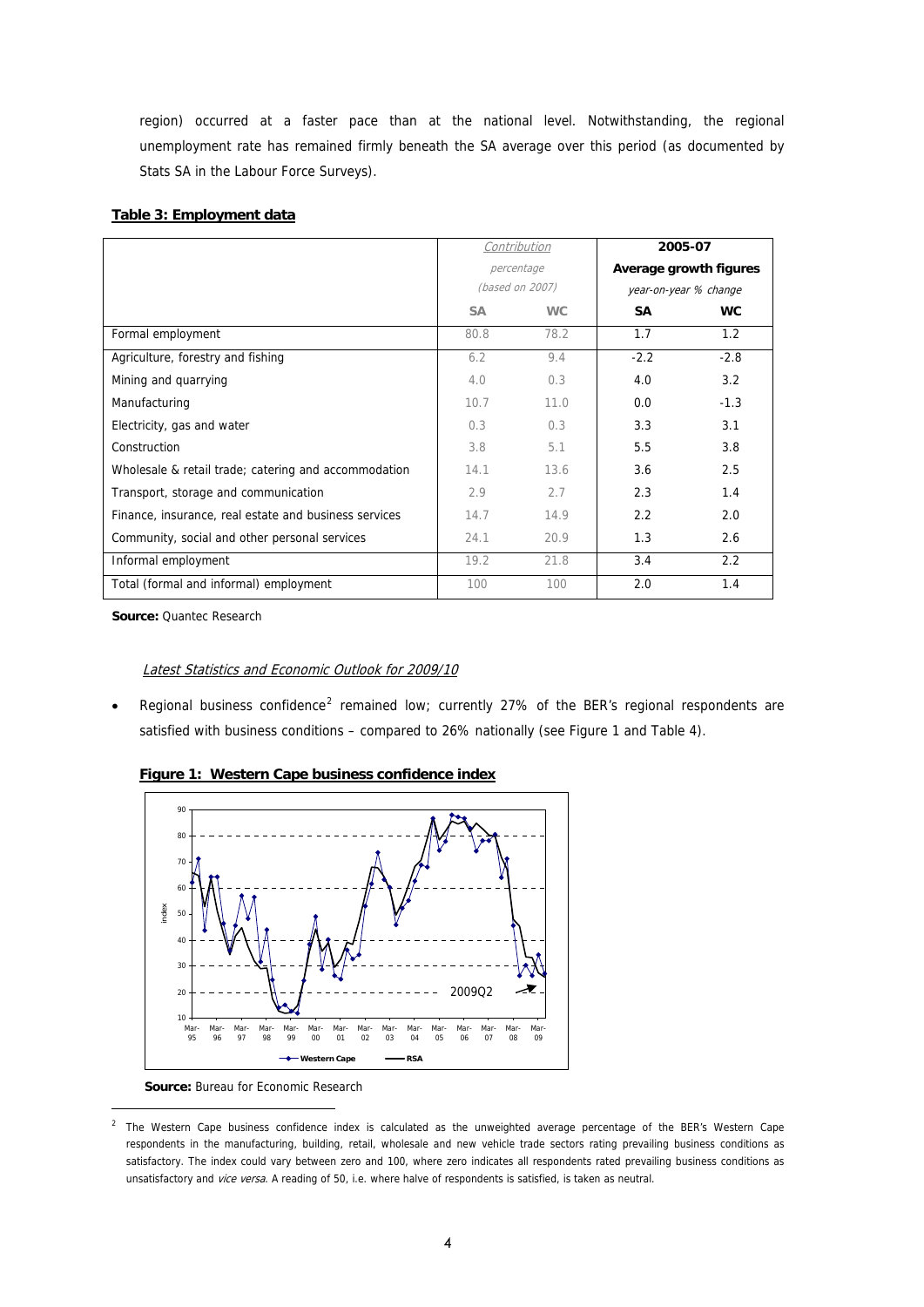|                                           | 2008Q1 | 200802 | 200803 | 2008Q4 | 2009Q1 | 2009Q2 |
|-------------------------------------------|--------|--------|--------|--------|--------|--------|
| WC Building Contractors                   | 56     | 41     | 50     | 34     | 37     | 18     |
| <b>Building Contractors</b>               | 68     | 47     | 41     | 42     | 33     | 23     |
| WC Manufacturing                          | 22     | 18     | 31     | 39     | 35     | 24     |
| Manufacturing                             | 46     | 37     | 30     | 31     | 16     | 11     |
| <b>WC Retail</b>                          | 61     | 38     | 30     | 38     | 47     | 35     |
| Retail                                    | 49     | 53     | 49     | 49     | 52     | 47     |
| WC Services*                              | 71     | 62     | 49     | 43     | 44     | 40     |
| Services*                                 | 64     | 61     | 59     | 55     | 53     | 45     |
| Ernst & Young Life Insurance Index        | 100    | 63     | 51     | 48     | 50     | 51     |
| Ernst & Young Investment Management Index | 77     | 81     | 57     | 42     | 45     | 66     |
| Ernst & Young Financial Services Index ** | 84     | 70     | 58     | 47     | 40     | 49     |
| WC Business Confidence Index#             | 45     | 26     | 30     | 26     | 34     | 27     |
| RMB/BER Business Confidence Index#        | 48     | 45     | 34     | 33     | 27     | 26     |
| WC Consumer Confidence Index              | $-3$   | $-19$  | $-19$  | $-21$  | $-22$  | -9     |
| FNB/BER Consumer Confidence Index         | 12     | -6     | $-1$   | $-4$   | 1      | 4      |

**Table 4: Confidence index data for Western Cape vs. national indices** 

\*Preliminary survey results; not yet published or included in the calculation of the overall RMB/BER Business Confidence Index. The reliability of the survey has not yet been established and currently the total is taken as the unweighted average of the following sectors: catering, accommodation, transport, storage, communication, real estate, business services and personal services.

\*\* The overall index sums up developments in the retail banking, investment banking, life insurance and investment management industry.

# Calculated as the average confidence in the manufacturing, retail, wholesale, new vehicle trade and building sectors.

**Source:** Bureau for Economic Research

-

- gap reached a peak in 2009Q1, when the overall index moved into positive territory while the Western Cape index remained depressed at -22, but the regional index has since improved to -9 in 2009Q2. The main reason why the gap in consumer confidence between the Western Cape and the rest of the those of the other racial groups. Given that black consumers makes up a smaller share of the total population of the Western Cape, consumer confidence did not rebound to the same extent than • Consumer confidence in the Western Cape remained notably lower than at the national average. This country widened since the start of 2009 is that black consumer confidence recovered by more than nationally.
- The BER Retail Survey reveals a similar trend, with retail confidence in the Western Cape dipping earlier (in 2008Q2; but from a relatively high level) and remaining lower thereafter than the overall index.
- Data from the preliminary services<sup>3</sup> sector survey shows that the retailers' experience echoed in the services industry from 2008Q3. Except for transport (rail, bus, airlines, cargo handling and travel agencies), all the other sub-sectors – namely catering (restaurants), accommodation (hotels and guest houses), storage, real estate (estate agents), business services (car rental, IT, attorneys, accountants, advertising, marketing, security services, call centres) and personal services (washing and dry cleaning, •

<sup>3</sup> Please note that the results of the BER Services Survey (which commenced in 2005) presented here are preliminary and have not yet been published or included in the RMB/BER Business Confidence Index. However, given the relevance to the Western Cape economy, the information is a useful addition to this analysis.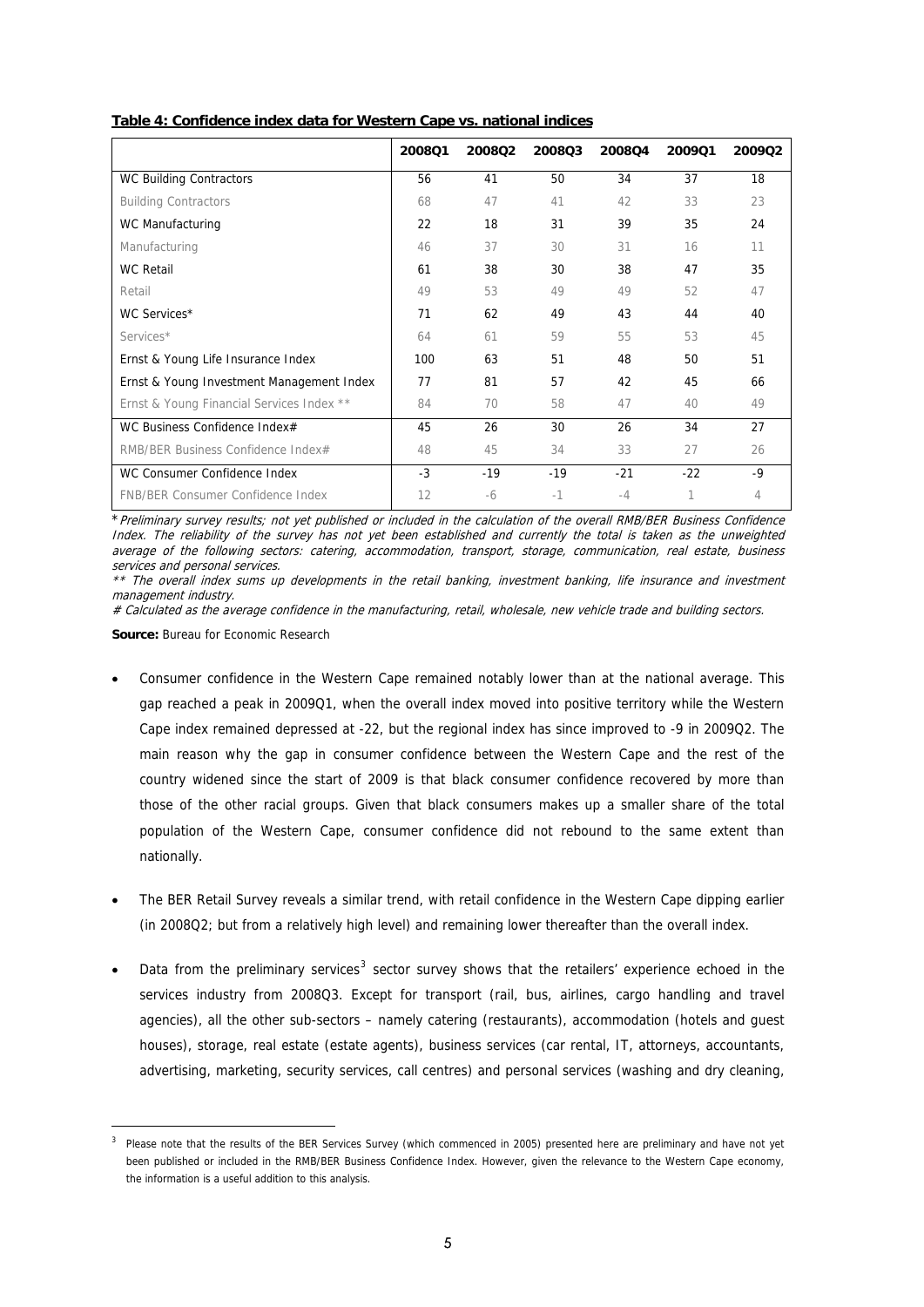<span id="page-7-0"></span>hairdressing, beauty treatments, funeral services, gyms, cinemas, theatres and casinos) – experienced bigger contractions in business activity during the second quarter of 2009.

- The regional tourism industry is likely to have come under pressure since the onset of the global economic crisis and subsequent domestic recession. ACSA reports that passenger arrivals at Cape Town International and George Airports are down almost 12% on a year-on-year basis in 2009Q1. However, the range of sporting events hosted in 2009 could soften the blow somewhat. Looking ahead to 2010, international economic conditions may be more conducive to tourism and the hosting of the 2010 FIFA Soccer World Cup should provide a boost. The lower number of tourists adversely affected the retail trade, retaurants, hotels, car rental companies and entertainment industry.
- Real estate activities remained at historically weak levels (as clearly illustrated by the figures below showing the trends in real estate transfer duties as well as average house price movements) and adversely affected other business services (such as attorneys and bond originators) as well as retail banks.



**Figure 2: Real estate transfer duties and annual percentages changes in average house prices**

- The Ernst & Young Financial Services Survey indicates that the global financial crisis adversely affected the life insurance and the investment management industries, which dominates in the Western Cape. However, confidence in these two sub-sectors has already moved above that of the overall industry during the first two quarters of 2009 as risk aversion declined, net inflows recovered and high nonperforming loans (impairments) weighed down retail and investment banks, which do not dominate in the Western Cape. Short term insurers, which also play a big role in the Western Cape, were battered by rising claims and falling investment income.
- Employment in the investment management industry makes up a large share of total employment in the financial sector in the Western Cape. If the recovery in the industry continues, total lay-offs could be kept at a minimum.
- The recent performance and outlook for the regional economy's dominant services, trade and tourism industries hinge on the national as well as global economic situation described above. Hence, significant

**Source:** SARB; ABSA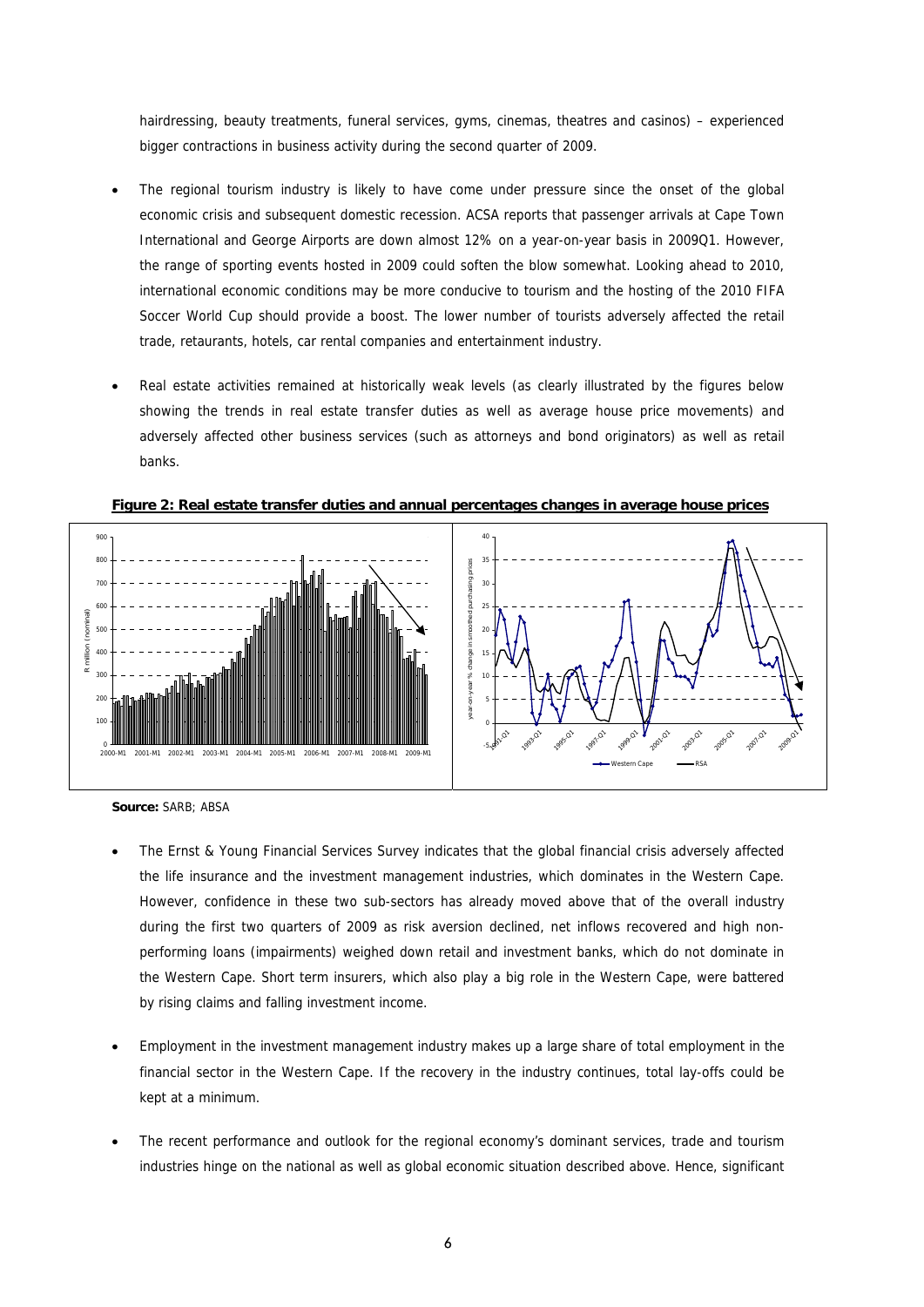weakness can be expected this year, with a muted recovery projected for 2010. In pa rticular, the key driver of domestic consumption expenditure, i.e. household disposable income, is exp ected to remain under pressure given the sizeable contraction in employment that is on the cards for 2 009. This despite the aggressive (450bps) interest rate reductions since December 2008, the lower projected inflation, increase in the value and number of beneficiaries of social grants and R13.6bn worth of personal income tax relief announced in the 2009/10 Budget. Overall real household consumption expenditure is forecast to fall by 1.7% before recovering to growth of 2.9% during 2010 as personal incomes are lifted by a further inflation easing, the positive lagged impact of lower interest rates, less stringent bank lending standards, and (importantly) an expected improved employment situation.

- Manufacturing activity in the Western Cape seems to be slightly more shielded against the effects of the global economic crisis than is the case at the national level. The BER Manufacturing Survey revealed consistently higher business confidence amongst Western Cape manufacturers (from 2008H2) when compared to the overall index. Manufacturers of consumer goods (particularly food and beverages) make up the largest share (also disproportionably large compared to the national industry structure) of production activity. Given the fact that this is a less cyclical industry, these producers have had more success in weathering the economic turbulence.
- Real value-added in the manufacturing sector expanded by 4.7% in 2007 (according to Stats SA) and although this figure is estimated at only 0.9% in 2008 (Quantec Research); evidence suggests that Western Cape manufacturers should outperform their national counterparts in 2009. The BER Manufacturing Survey indicates that a net majority of only 2% of respondents in the province reported declines in production volumes during 2009Q2 – compared to 62% nationally. Hence, the contraction in regional production has been significantly less pronounced than in the rest of South Africa during the first half of 2009, and this is expected to continue for the rest of the year. The outlook beyond 2009 remains uncertain given the global economic situation, but growth in the sector should recover – with indicators of expected business conditions in 12 months' time rising notably. Risks to this outlook include a stronger rand exchange rate, which may hamper provincial exports.
- According to Quantec Research estimates, regional fixed investment spending averaged 13.9% real growth in 2007. This rate is slightly less robust that the national growth rate of 16.3%, which slowed to 10.2% during 2008. Western Cape fixed investment spending growth in 2008 is estimated to have decelerated to 9.6%. Stats SA reported that the construction sector in the province expanded by 17.2% in 2007 and Quantec Research projects this at 14.9% for 2008. The BER Building Survey indicates a closing of the gap between Building Contractors' confidence levels at national and provincial level. The average confidence index for 2008 was 45 in the Western Cape, compared to 50 nationally. For 2009H1, both these came in at 28 index points. The Provincial Government budgeted capital spending worth R2.393 billion in 2009/10, up from a revised estimate of R2.037 billion in the 2008/09 financial year. Capital expenditure in public works, transport, education and health accounts for almost 97% of the budgeted spending. The share of capital expenditure in the provincial budget is however projected to decline from 8.25% in 2009/10 to 7.52% in 2011/12. However, one can conclude that the construction sector will remain a driver of economic growth in the Western Cape.